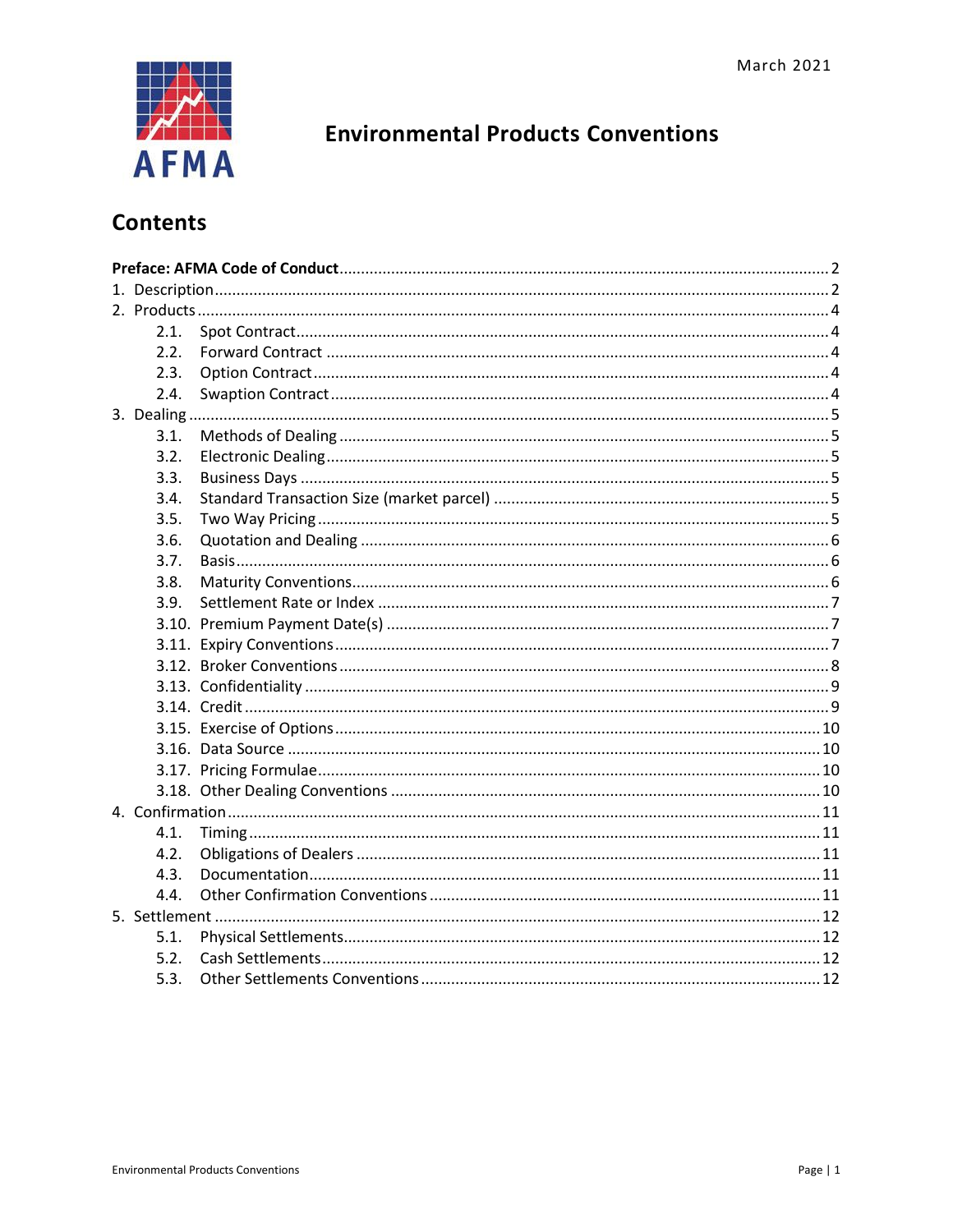# <span id="page-1-0"></span>**Preface: AFMA Code of Conduct**

AFMA promotes efficiency, integrity and professionalism in Australia's financial markets. The AFMA Code of Conduct (the Code) clearly articulates the ethical principles for minimum acceptable standards of behaviour and supports responsible decision making by firms and individuals engaged in financial markets activities.

All AFMA Financial Markets Members and Partner Members<sup>1</sup> are expected to observe the Code and operate with integrity, professionalism and competence. The Code is designed to support behaviours that put the interests of clients, the firm and the wider community ahead of personal or individual interests, and promotes confident participation by users in Australia's OTC markets.

The Code is presented in two parts – the **Ethical Principles** and the **Guidelines**.

Market participants are reminded that they are generally expected to observe and adhere to the market standards and conventions as set out below when engaging in any form of market dealing.

# <span id="page-1-1"></span>**1. Description**

### **Environmental Products**

This convention applies to transactions for five legislated Environmental Commodities in the Australian Marketplace and a voluntary scheme for 'Green Power'.

#### **Emissions Reduction Fund (ACCUs)**

An Australian carbon credit unit or ACCU is a tradeable commodity created under the *Carbon Credits (Carbon Farming Initiative) Act 2011* (Cth) (CFI Act). The CFI Act provides for two categories of ACCUs: Kyoto Australian Carbon Credit units (KACCUs) and non-Kyoto Australian Carbon Credit Units (NKACCUs). ACCUS are issued for greenhouse gas sequestration or abatement projects. Each ACCU represents a credit of  $1$  tCO<sub>2</sub>-e from eligible offsets projects.

Participation in the scheme is voluntary although project proponents may take on contractually binding obligations to deliver KACCUs or NKACCUs. These may include contracts with the Clean Energy Regulator (CER) as part of the Emissions Reduction Fund (ERF) established under the CFI Act to deliver eligible carbon credit units. Only KACCUs (and not NKACCUs) are "eligible carbon credit units" in the ERF. Other eligible (international) units may be prescribed under the CFI Act.

The CFI Act sets out the arrangements under which projects can be accredited to earn ACCUs and the rules for the issue of ACCUs. ACCUs are electronic certificates issued by the CER into an account held in the Australian National Registry of Emissions Units. The rules for opening accounts are in the *Australian National Registry of Emissions Units Act 2011* (Cth) (ANREU Act) and underlying regulations. The rules about transfer of units are in the CFI Act and are affected by the ANREU Act.

Further information about the ERF is available from the CER [website.](http://www.cleanenergyregulator.gov.au/ERF/About-the-Emissions-Reduction-Fund)

#### **Large-Scale Generation Certificates (LGC)**

An LGC is a tradeable Commodity created by the *Renewable Energy (Electricity) Act 2000* (Cth) (REC Act) and is used to demonstrate compliance with the requirements of the Commonwealth Government's target for generation from large-scale renewable generators.

<sup>1</sup> As defined in the AFMA Constitution.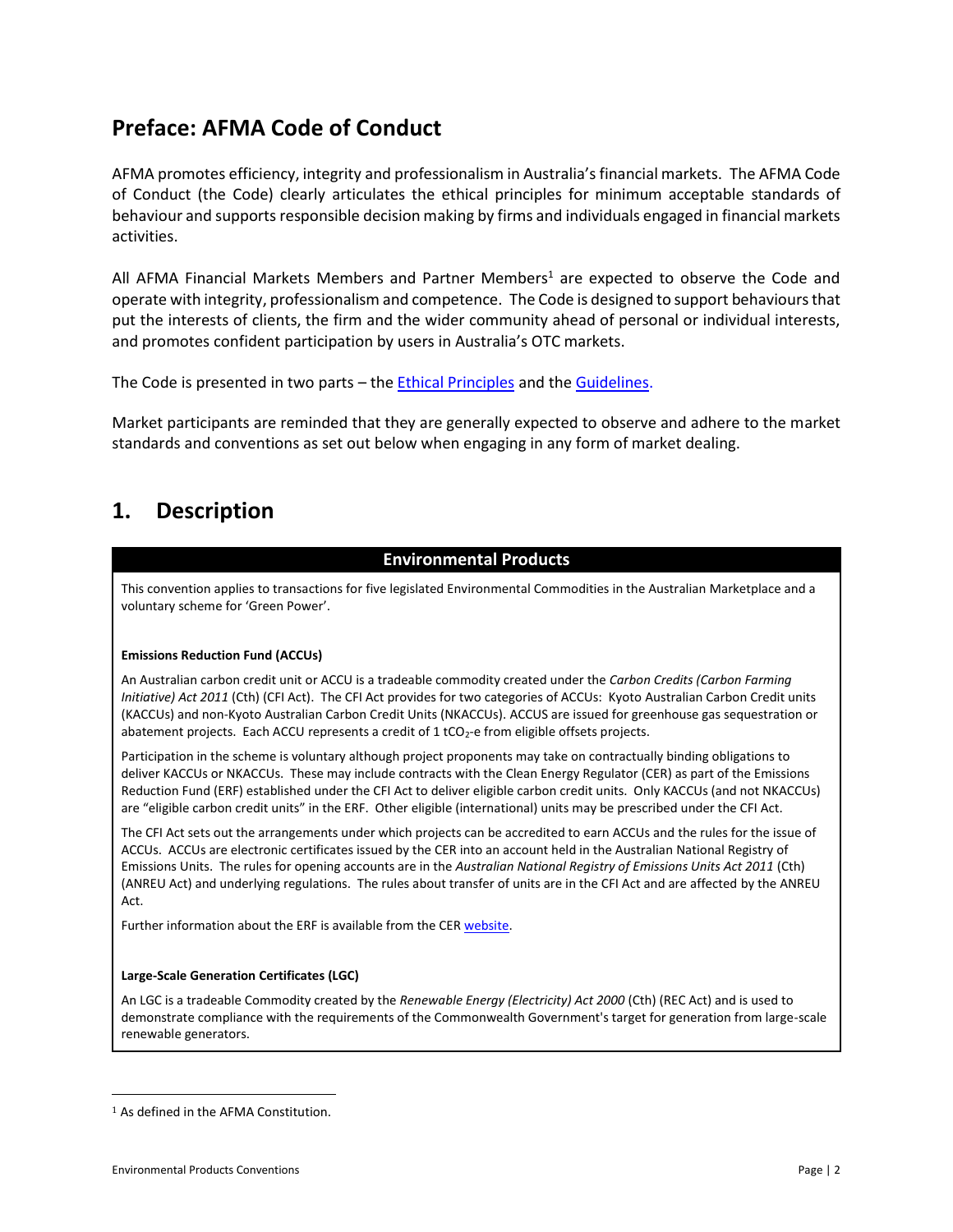The REC Act establishes the rules for creating an LGC. The LGC must be in electronic form, the certificate must have its own unique code and the LGC must be registered by the CER before it is considered valid. Each LGC is equal to 1 megawatt hour (MWh) of eligible renewable energy.

Further information regarding the REC Act and LGCs can be found at the CER [website.](http://www.cleanenergyregulator.gov.au/Pages/default.aspx)

#### **GreenPower Program (GREC)**

The National GreenPower Accreditation Program was established by various government agencies collectively known as the "National GreenPower Steering Group". A GREC is an LGC created by a generator accredited under the Program and is used to demonstrate compliance with the requirements of the Program.

The Program establishes the rules for recognising GRECs.

Further information regarding the GreenPower Program can be found at the [Green Power website.](http://www.greenpower.gov.au/home.aspx)

#### **Small-Scale Technology Certificates (STC)**

An STC is a tradeable commodity created under the REC Act. It is used to demonstrate compliance with the requirements of the Commonwealth Government's target for generation from small-scale renewable technology.

The REC Act establishes the rules for creating an STC. The STC must be in electronic form, the certificate must have its own unique code and the STC must be registered by the CER before it is considered valid.

Each STC represents 1 deemed megawatt hour (MWh) of eligible renewable energy.

The CER can also create STCs under the clearing house arrangements established under the REC Act.

Further information regarding the REC Act and STCs can be found at the CER [website.](http://www.cleanenergyregulator.gov.au/RET/Scheme-participants-and-industry/Agents-and-installers/Small-scale-technology-certificates)

#### **New South Wales Energy Saving Certificates (ESC)**

An ESC is a tradeable Commodity created under Division 7 of Part 9 of the *NSW Electricity Supply Act 1995* (NSW) (NSW ESA) and is used to demonstrate compliance with the requirements of the NSW legislative energy savings scheme set out in Part 9 of the NSW ESA.

The NSW ESA establishes the rules for creating an ESC. The ESC must be in electronic form, and must be registered by the Independent Pricing and Regulatory Tribunal (IPART) of NSW before it is considered valid. Each ESC is equal to 1 tCO<sub>2</sub>-e (one tonne of carbon dioxide equivalent) attributable to energy savings arising from an eligible activity.

Further information regarding the NSW ESA and ESC can be found at the **Energy Savings Scheme website.** 

#### **Victorian Energy Efficiency Certificates (VEEC)**

A VEEC is a tradeable Commodity created under Division 3 of Part 3 of the *Victorian Energy Efficiency Target Act 2007* (VIC) (VEET Act) and is used to demonstrate compliance with the requirements of the VEET scheme set out in the VEET Act.

The VEET Act establishes the rules for creating a VEEC. The VEET Act states that the VEEC must be in electronic form, that every certificate must have unique identification code and that the VEEC is not valid until registered by the Scheme Administrator, being the Essential Services Commission. Each VEEC is equal to 1 tCO<sub>2</sub>-e (one tonne of greenhouse gas emissions) abated by an eligible activity.

Further information regarding the VEET Act and VEECs can be found at the [Victorian Essential Services Commission website.](https://www.veet.vic.gov.au/Public/Public.aspx?id=Home)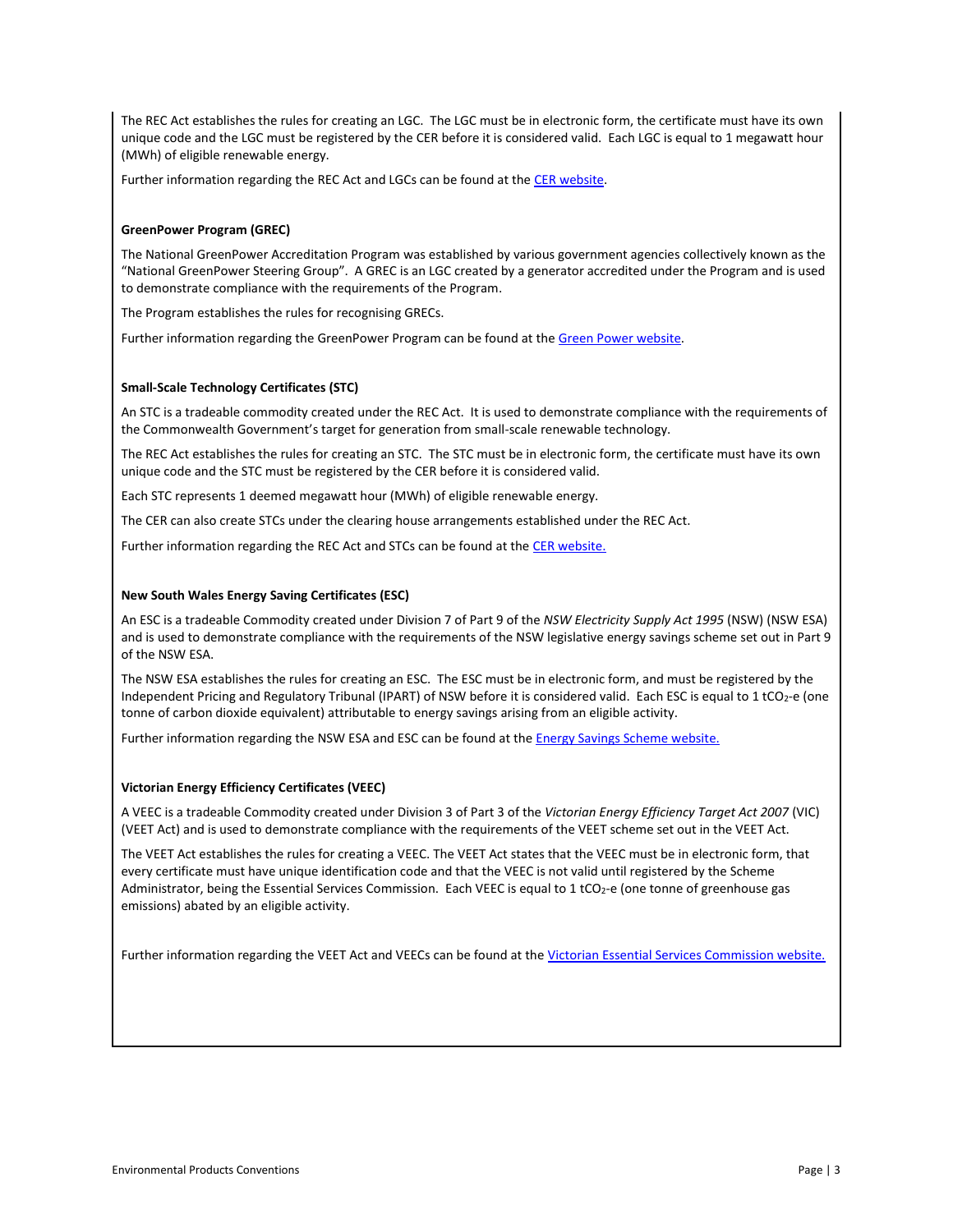# <span id="page-3-0"></span>**2. Products**

# <span id="page-3-1"></span>**2.1. Spot Contract**

### **Spot Contract**

A Spot contract is a contract for a physical exchange of a specified Commodity, quantity, and price. The payment date and transfer date are the dates specified in the Contract. Typically, products are due for delivery on the same day as the trade is negotiated, or on a T + 3 settlement basis.

# <span id="page-3-2"></span>**2.2. Forward Contract**

### **Forward Contract**

The Forward contract is a contract for the delivery of a specified Commodity in a specified quantity on the delivery date and payment of the fixed price on the payment date (which may be the same as the delivery date). In respect of the environmental products covered by these Conventions, settlement should take place by means of physical settlement.

While the agreement governing the transaction may make provision for cash settlement in addition to physical settlement, this is intended only to provide a fallback settlement mechanism in the event that physical cannot be performed due to extenuating circumstances. In the event that physical settlement will not be possible in whole or in part, the Seller must notify the Buyer not less than 2 Business Days before each delivery date if cash settlement, or a combination of cash and physical settlement will apply on that delivery date.

The Commodity sold under a Forward contract must be created on or before the date specified in the relevant legislation in order that the Commodity can be surrendered by the Buyer on the next date for surrender of such Commodities following the delivery date.

Different rules apply to Eligible ACCUs, principally because they are issued as part of a voluntary scheme. Only physical settlement applies to ACCUs and the creation date is not specified.

# <span id="page-3-3"></span>**2.3. Option Contract**

### **Option Contract**

The option buyer pays a premium to the option seller to acquire the right, but not the obligation, to buy (Call Option) or sell (Put Option) a quantity of the Commodity at a predetermined price. The Option has an expiry date and it can be either exercised on the expiry date (European Option) or at any time preceding the expiry (American Option).

The delivery and payment dates can be different to the Option expiry date.

# <span id="page-3-4"></span>**2.4. Swaption Contract**

### **Swaption Contract**

The option buyer pays a premium to the option seller to acquire the right, but not the obligation, to cause the Underlying Transaction to become effective. The Underlying Transaction is a Forward contract.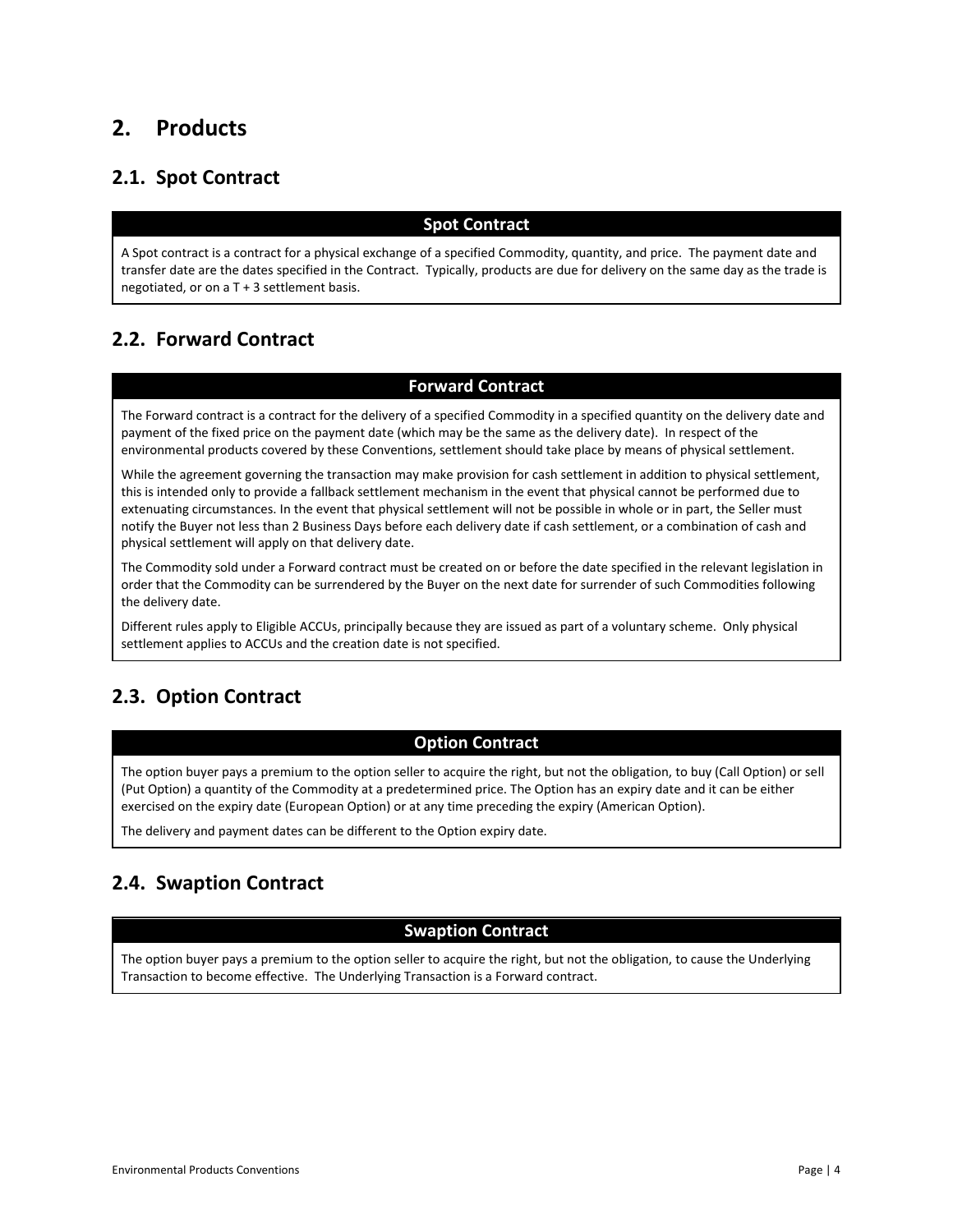# <span id="page-4-0"></span>**3. Dealing**

# <span id="page-4-1"></span>**3.1. Methods of Dealing**

#### **All Products**

Negotiated bilaterally between counterparties, through a broker or directly by telephone, email, instant messaging or other process as may be agreed.

# <span id="page-4-2"></span>**3.2. Electronic Dealing**

**All Products**

At the discretion of the parties.

## <span id="page-4-3"></span>**3.3. Business Days**

### **All Products**

Business Day means a day on which the banks are open in the capital cities of the State or Territory in Australia in which the parties' head offices are located.

Counterparties may negotiate variations to this convention on a bilateral basis at the time of dealing.

# <span id="page-4-4"></span>**3.4. Standard Transaction Size (market parcel)**

|                                                                                                    | <b>All Products</b> |                 |  |  |  |  |
|----------------------------------------------------------------------------------------------------|---------------------|-----------------|--|--|--|--|
| Standard Market Parcels (and therefore assumed for quoted prices, unless otherwise specified) are: |                     |                 |  |  |  |  |
|                                                                                                    | Commodity           | Number of units |  |  |  |  |
|                                                                                                    | <b>ESC</b>          | 5,000           |  |  |  |  |
|                                                                                                    | <b>VEEC</b>         | 5,000           |  |  |  |  |
|                                                                                                    | <b>LGC</b>          | 5,000           |  |  |  |  |
|                                                                                                    | <b>STC</b>          | 5,000           |  |  |  |  |
|                                                                                                    | <b>GREC</b>         | 5,000           |  |  |  |  |
|                                                                                                    | <b>ACCU</b>         | 5,000           |  |  |  |  |

# <span id="page-4-5"></span>**3.5. Two Way Pricing**

#### **All Products**

This is where a counterparty quotes simultaneous bid and offer prices for a product.

Counterparties are not obliged to quote two way prices, and may choose only to quote either a bid or an offer.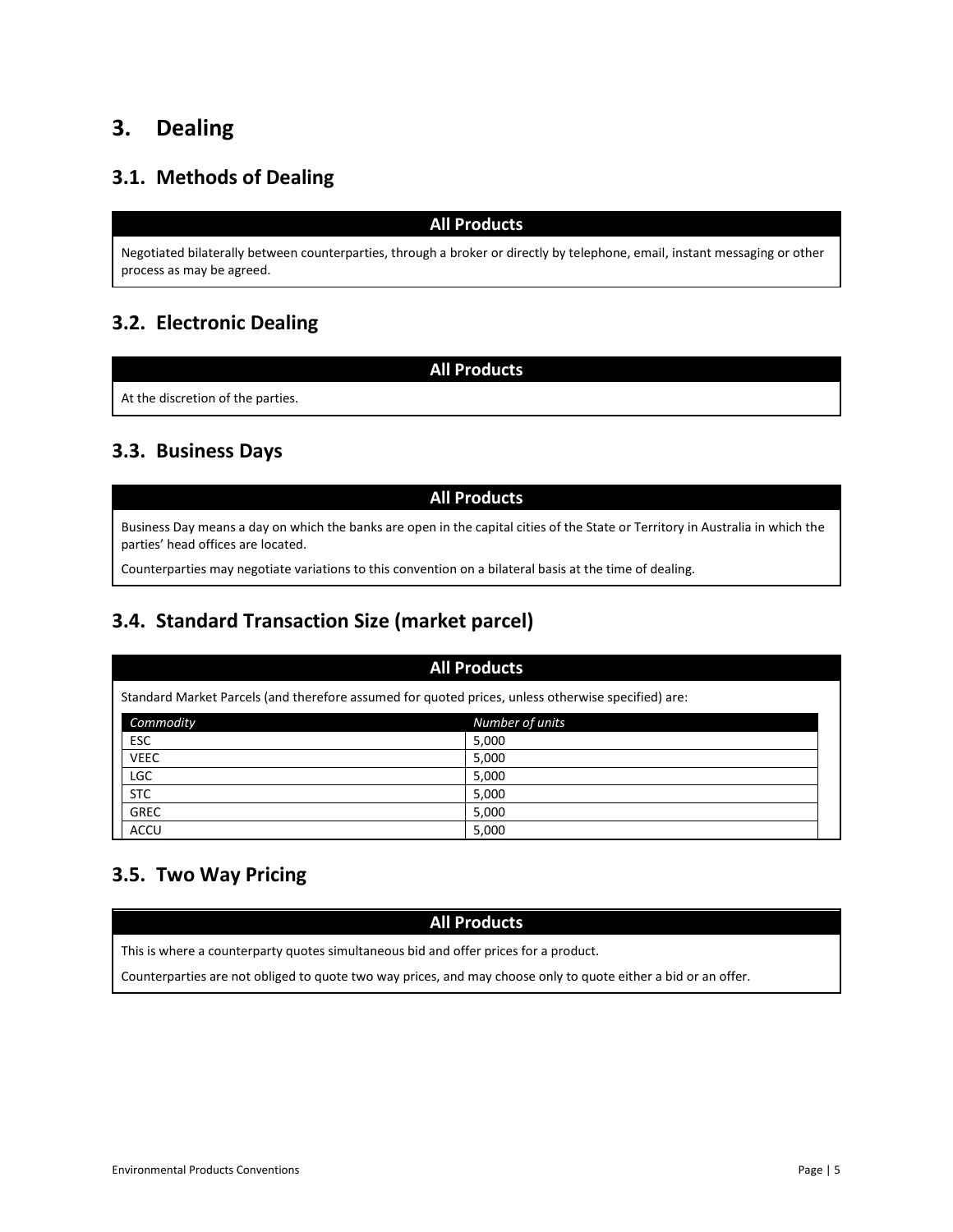# <span id="page-5-0"></span>**3.6. Quotation and Dealing**

### **All Products**

Commodity prices are quoted as a price per Unit.

The party taking delivery is liable for any fees payable under the relevant Act in order to transfer the Commodities.

The quoted price per Unit is increased to incorporate any GST payable on the sale and transfer of the Units.

When quoting and dealing in the market, dealers should assume that the latest version of the Environmental Products Addendum is applicable to the transaction unless otherwise agreed or specified by the counterparties.

## <span id="page-5-1"></span>**3.7. Basis**

**All Products**

Not applicable.

# <span id="page-5-2"></span>**3.8. Maturity Conventions**

### **All Products**

The payment date is the same as the delivery date unless the parties agree a different arrangement at the time of dealing. Note that if any of the delivery dates listed below falls on a non-business day, then it is assumed that the next business day applies.

#### **Commodities other than ACCUs**

Parties should consider specifying forward deals to mature two weeks before acquittal date for the particular scheme. If the seller elects to cash settle, this still gives a buyer who is a liable party, adequate time to source replacement certificates to acquit. This maturity methodology is used to determine forward prices in the weekly AFMA "Environmental Products Curve".

Delivery dates for Commodities other than ACCUs would therefore be:

| Commodity     | Date       |
|---------------|------------|
| <b>LGC</b>    | 1 February |
| <b>ESC</b>    | 14 April   |
| <b>VEEC</b>   | 14 April   |
| <b>GREC</b>   | 14 March   |
| STC quarter 1 | 14 April   |
| STC quarter 2 | 14 July    |
| STC quarter 3 | 14 October |
| STC quarter 4 | 1 February |

#### **ACCUs**

In the case of ACCUs, a 14 day convention applies. If a date is not confirmed at the time of dealing, then the delivery date will be assumed to be the 14th day before the end of the month in which the trade date falls (or the following month if that day has already passed). If that day is not a Business Day in any one of the counterparty regions, the date will be the Business Day preceding the 14th day before the end of the relevant month.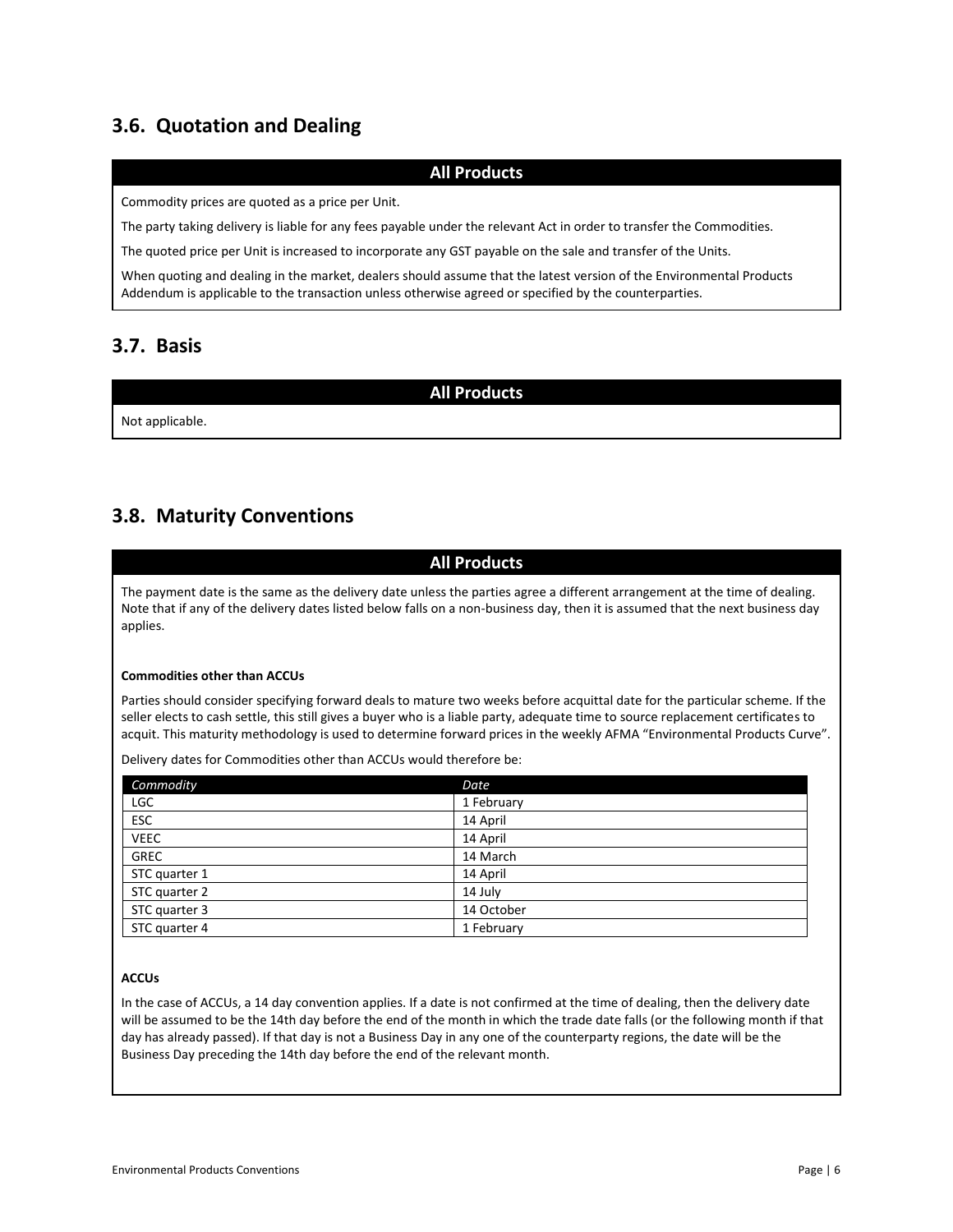## <span id="page-6-0"></span>**3.9. Settlement Rate or Index**

**All Products**

Not applicable.

## <span id="page-6-1"></span>**3.10. Premium Payment Date(s)**

### **All Products**

Parties should confirm the premium payment date at the time of dealing.

Premium payment dates should generally be 3 business days after trade date, unless otherwise agreed between the parties.

# <span id="page-6-2"></span>**3.11. Expiry Conventions**

### **All Products**

Counterparties should confirm the precise date for the Option's expiration at the time of dealing. Conventions for each product are set out below. Note that if any of the expiry dates listed below falls on a non-business day, then it is assumed that the next business day applies.

Option expiry time will be up to 3:00pm AEDT on the Option expiry date. If this day is not a Business Day in any one of the counterparty regions, the expiry date will be the following Business Day.

The Option Contract allows for partial exercise. If the parties require 'all or nothing' exercise, then this should be negotiated bilaterally on a deal by deal basis between the parties.

#### **Commodities other than ACCUs**

Parties should consider specifying Options to expire one week before the delivery date. Assuming the maturity conventions above are followed the expiry date for Options for commodities other than ACCUs would therefore be:

| Commodity     | Date       |
|---------------|------------|
| <b>LGC</b>    | 23 January |
| <b>ESC</b>    | 7 April    |
| <b>VEEC</b>   | 7 April    |
| <b>GREC</b>   | 7 March    |
| STC quarter 1 | 7 April    |
| STC quarter 2 | 7 July     |
| STC quarter 3 | 7 October  |
| STC quarter 4 | 23 January |

#### **ACCUs**

Assuming the maturity conventions above are followed, the expiry date will be the 21st day before the end of the month in which the trade date falls (or the following month if that day has already passed). If that day is not a Business Day in any one of the counterparty regions, the date will be the Business Day preceding the 21st day before the end of the relevant month.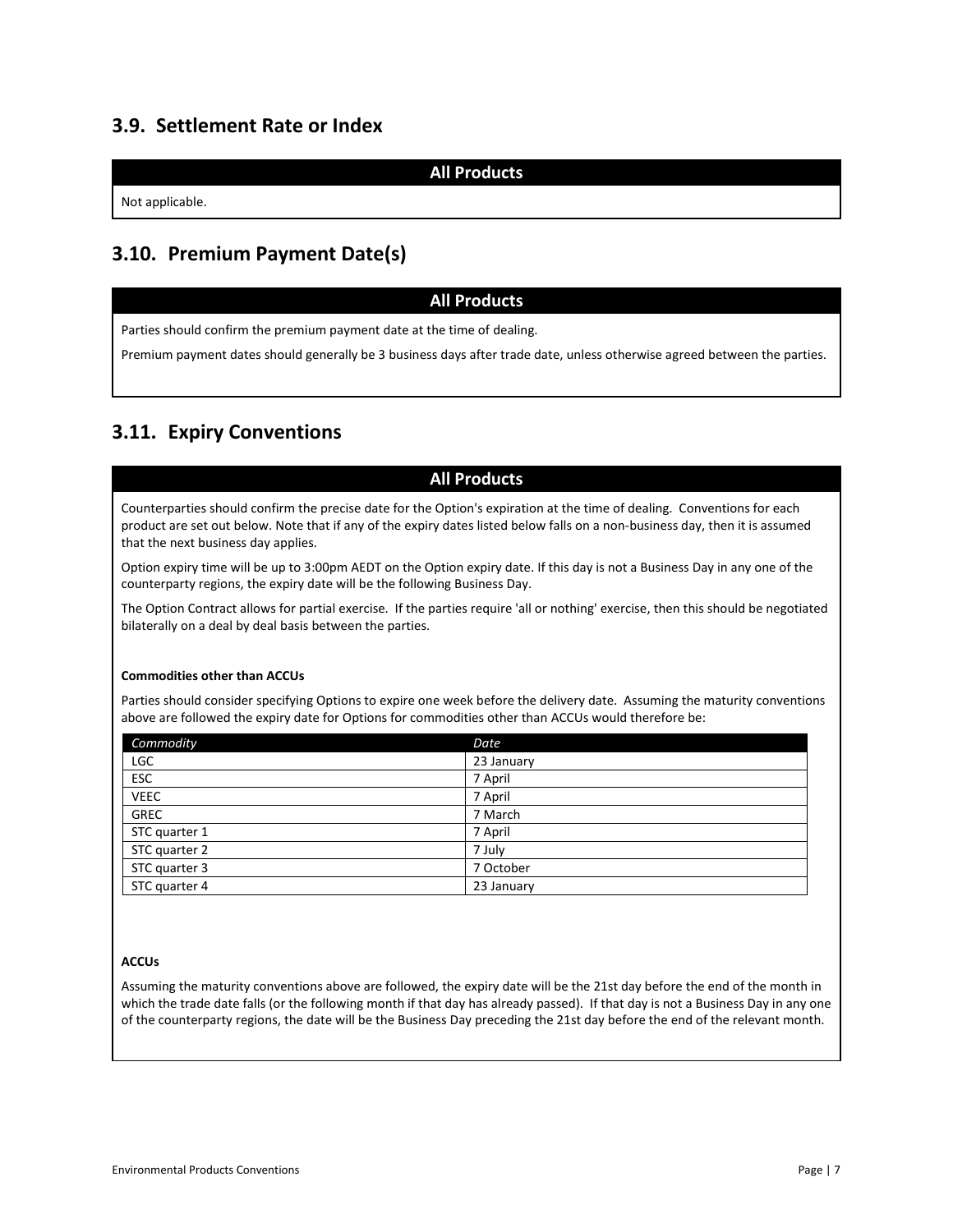# <span id="page-7-0"></span>**3.12. Broker Conventions**

#### **All Products**

#### **Firmness**

Dealers and brokers must clearly indicate whether prices being quoted are firm or indicative. A price quoted is firm unless otherwise stated in an unambiguous manner.

A price given to a broker by a counterparty remains firm even if the dealer who has placed the order is unavailable and/or away from his/her desk.

If a dealer provides a firm order with a broker, and is hit on that order, the dealer must deal at the level specified for the specified transaction size. It is not necessary for the broker to communicate to the counterparty that the live price has been hit in order for the deal to be completed. Prices displayed on broker screens must be firm unless clearly indicated otherwise.

If the volume of an order quoted is in a transaction size which is greater than the standard transaction size, dealers must not refuse orders of volumes less than their quoted order size, provided that the volume requested is at least the standard transaction size. For example, if a firm order is for 25,000 units in a product (which has a standard transaction size of 5,000 units), and the dealer is hit on that order for 8,000 units only, the dealer must transact in the 8,000 units requested.

A transaction is entered into at the time that the terms of the transaction are agreed between the dealers (whether orally or otherwise). This occurs when a dealer communicates to another dealer its acceptance of an offer that the other dealer has made however that dealing occurs (see *Section 3.1*).

Offers to enter into a transaction communicated by a broker on behalf of a dealer must be firm offers (unless unambiguously expressed otherwise) which can be accepted until they are withdrawn by the broker at the offering dealer's request. A broker must communicate offers only in the exact terms instructed by the offering dealer and must not vary any offer which a dealer requests be communicated by the broker. An offer communicated by a broker may be accepted by another dealer communicating acceptance to the broker (which is received by the broker on behalf of the offering dealer). The transaction is agreed, and the dealers are bound to its terms, from the time that the acceptance of the offer is communicated to the broker, whether or not acceptance has been communicated to the offering dealer.

If the terms of a transaction accepted by a dealer differ from the terms which the offering dealer made, and instructed the broker to communicate, then the offer made by the offering dealer has not been accepted and no transaction is entered into. This applies whether or not the difference was caused by an error of the broker. A broker is authorised only to communicate the offers made by a dealer and receive acceptance of them on behalf of the dealer. A broker is not authorised to vary any offer made by a dealer or to negotiate its terms and an offering dealer is not responsible for any error of the broker or anything done by the broker outside its limited authority.

#### **Credit Constraints**

Brokers must maintain up to date knowledge of any counterparty credit constraints. Dealers must inform brokers of their credit availability with their counterparties and any specific limits, such as tenor, that may be applicable for each counterparty. Credit constraints cannot be revised at the point of execution.

Dealers must not cite the non-availability of credit limits for the purpose of avoiding a deal with a counterparty or completing an agreed deal when this is not true.

#### **Referencing Prices**

If an order is placed with a broker 'under reference' then that price should not be displayed on the broker screen unless clearly marked as being under reference and the broker should refer to the trader before dealing at the specified price.

A broker may only 'reference' their entire broker screen if all the respective traders have specifically referenced every price on that particular screen. If this is not the case, then the broker must instead remove the prices that have been specifically referenced, leaving only live prices on the screen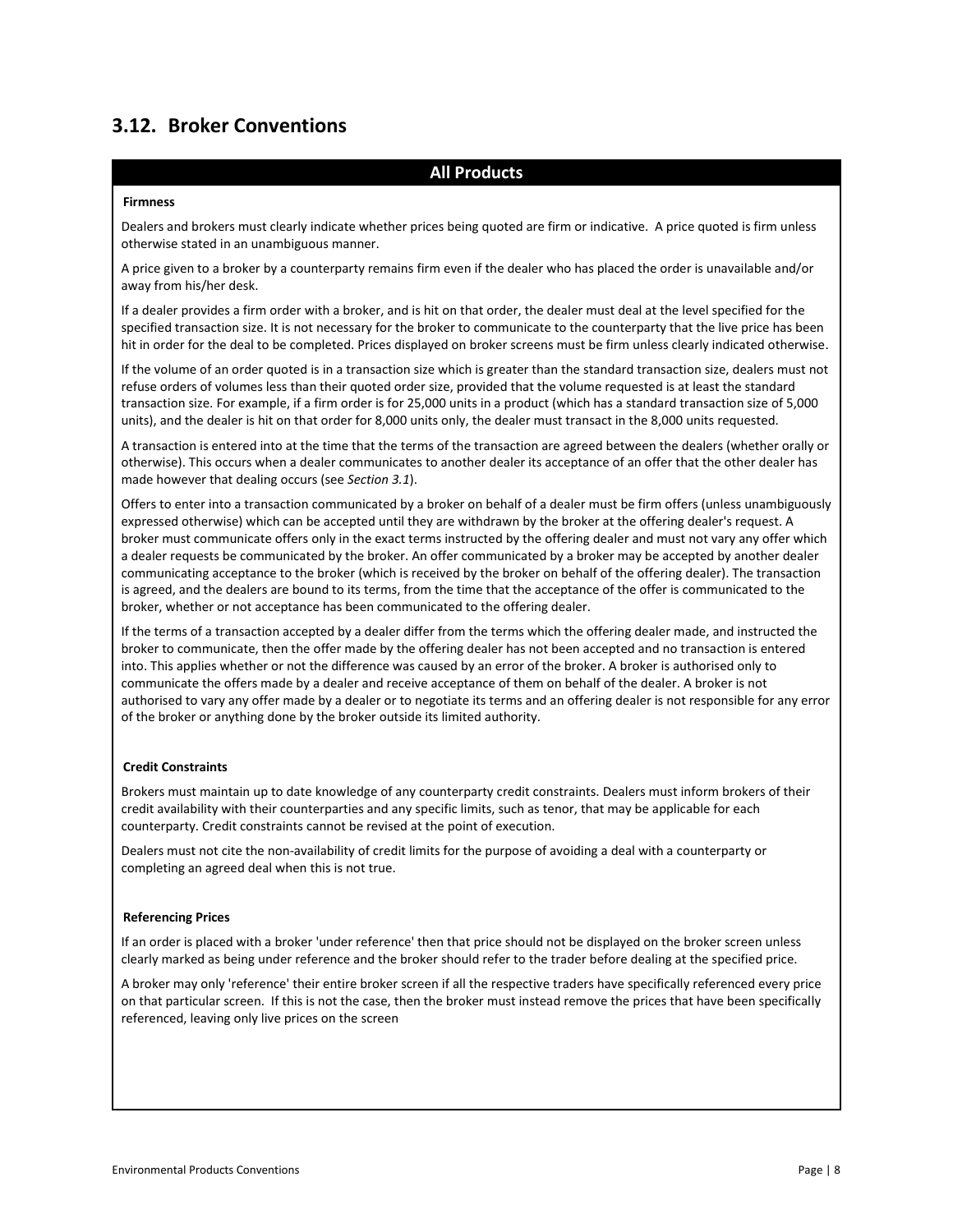#### **Refreshed Prices**

End of day prices must be cleared before 08:50 AEDT the following day. All onscreen prices are deemed to be firm from 08:50 AEDT till 12:30 AEDT and again from 14:00 AEDT until 17:00 AEDT. Screens should be refreshed by 14:00 AEDT.

Outside these times, dealers should check the firmness of a price with the broker before dealing.

#### **Off Screen Prices**

Off screen bids/offers are a genuine trading strategy. However, dealers and brokers should continue to apply OTC Conventions and Code of Conduct principles in the use of off screen bids/offers. For example:

- Firmness of quotation rules are the same whether a price is on screen or not.
- Timing of stack rules still apply, e.g. first bid at a given price is the first one to trade if a price is given.

#### **Reporting of Transactions**

In order to improve market transparency and efficiency, Brokers should report trades to their client base (without disclosing the names of counterparties). Trades should be reported in a timely manner and sequentially.

Brokers should take care to avoid reporting trades in a way that is likely to deceive or confuse the recipient of the information.

Dealers should not discourage Brokers from reporting trades.

## <span id="page-8-0"></span>**3.13. Confidentiality**

#### **All Products**

#### **Point of Dealing**

Brokers must not pass names of counterparties prior to dealing, unless both parties have agreed to the passing of names.

#### **Subsequent to Deal Execution**

When dealing directly or through a broker, neither of the parties should disclose the name of the counterparty to other market participants.

### <span id="page-8-1"></span>**3.14. Credit**

#### **All Products**

Deals are subject to credit limits. If a party is unable to deal with a counterparty due to credit constraints, the relevant counterparty must be informed of this as soon as it is practicable. This should be done prior to informing brokers of any credit constraints.

<span id="page-8-2"></span>The quoting of a firm price direct to a counterparty signifies that the counterparty has credit lines in place sufficient to cover the transaction quoted OR the standard sized dealing parcel if no amount has been stated.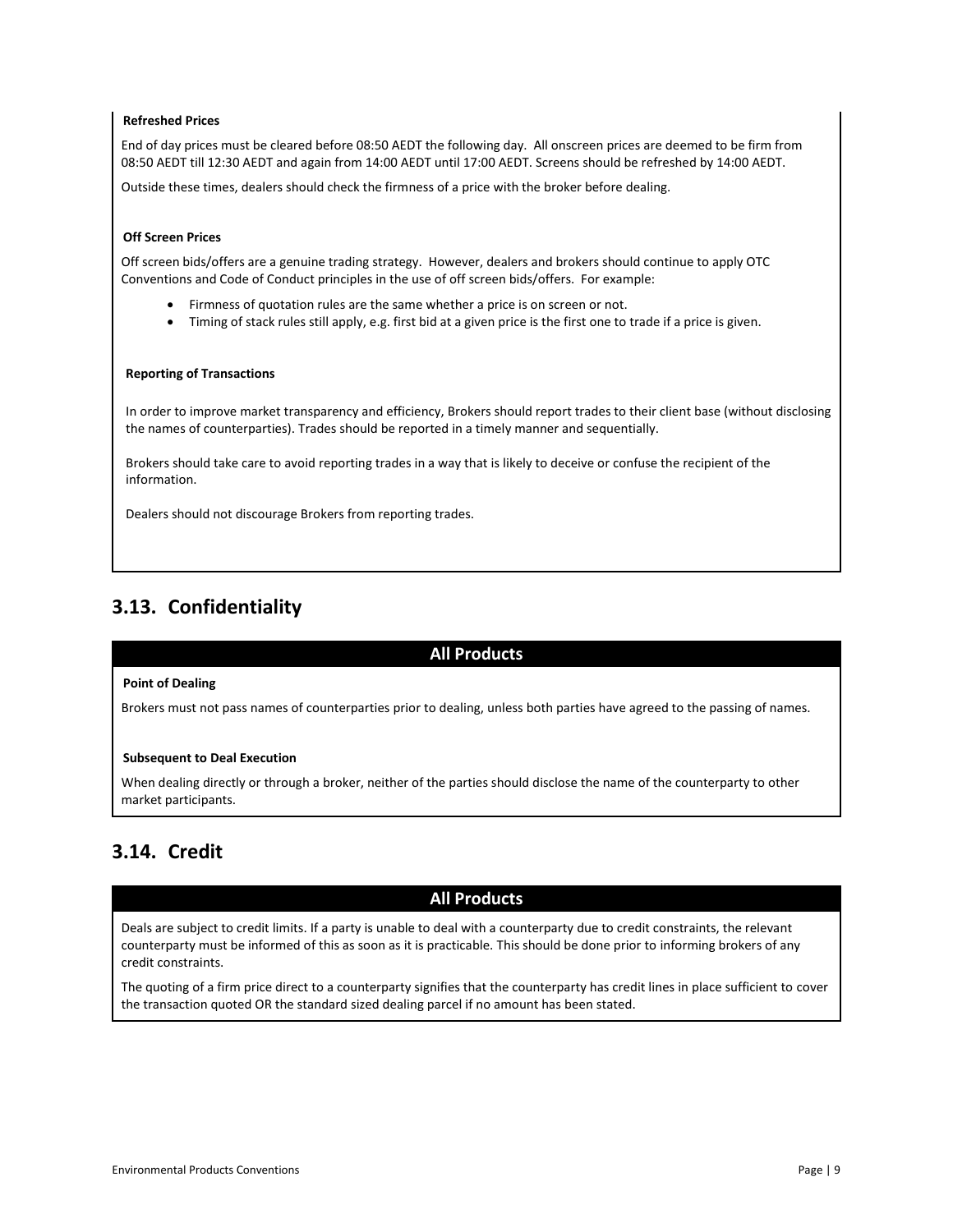# **3.15. Exercise of Options**

### **All Products**

If automatic exercise for an Environmental Commodity transacted under an Option contract is to apply, then the parties should agree this at the time of dealing. Otherwise a party wishing to exercise an option must notify the counterparty by the nominated expiry time, on the expiry date, whether they intend to exercise the option.

# <span id="page-9-0"></span>**3.16. Data Source**

Not applicable.

## <span id="page-9-1"></span>**3.17. Pricing Formulae**

**All Products**

**All Products**

Not applicable.

# <span id="page-9-2"></span>**3.18. Other Dealing Conventions**

#### **All Products**

#### **Capacity to Deal**

It is the responsibility of the counterparty to a transaction to ensure that their counterpart dealer is an authorised dealer for that entity.

However, if an authorised dealer enters into negotiations or shows a price for a transaction, all other dealers are entitled, without further enquiry, to assume in all dealings that the counterparty's authorised dealer has in place all necessary authorities and delegations to enter into the transaction. It is inappropriate for a counterparty to require other dealers to take the risk that the counterparty's dealer is trading without authority by advising the counterparty of the dealer's dealing limits.

#### **Exclusions**

<span id="page-9-3"></span>Unless otherwise agreed, the transaction of an LGC, STC or GREC Commodity under any Product will exclude any generated from wood waste.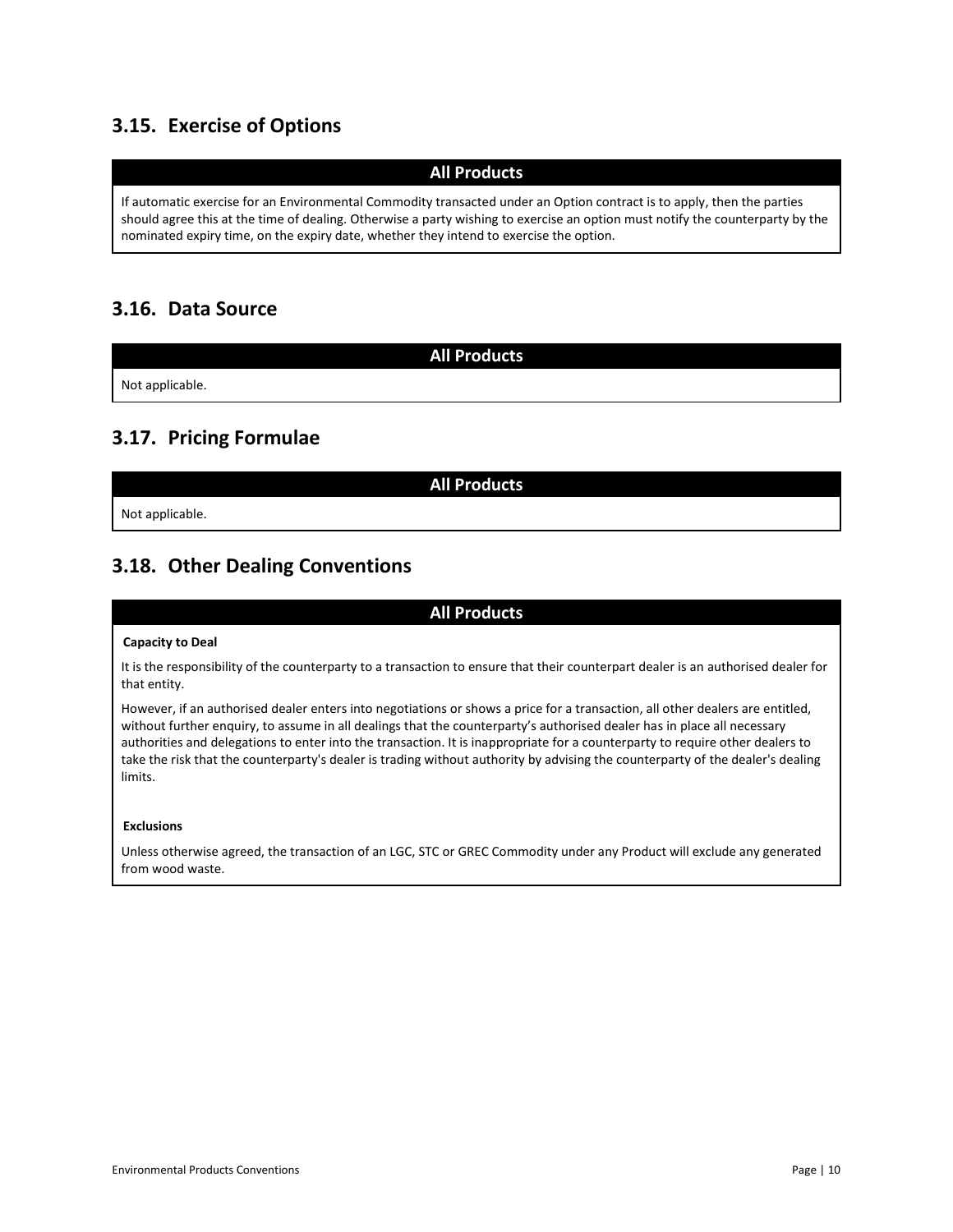# **4. Confirmation**

# <span id="page-10-0"></span>**4.1. Timing**

### **All Products**

Written confirmation of transactions will be initiated by the Seller and then authorised and returned by the Buyer. The parties may agree to vary these arrangements from time to time.

The Seller should send the signed Confirmation no later than the Business Day following the trade date and the Buyer should return it counter-signed by the next Business Day after that.

# <span id="page-10-1"></span>**4.2. Obligations of Dealers**

**All Products**

The trader should enter the deal in a timely manner to enable written confirmations to be sent out in accordance with Section 4.1.

If one party to a deal wishes to affirm it, the trader, or another suitably authorised employee, should contact the counterparty to verbally affirm it. Ideally such affirmations should be done within one hour of the trade but at the latest by close of business the same day.

# <span id="page-10-2"></span>**4.3. Documentation**

### **Spot Contract**

For each Commodity, counterparties should refer to the AFMA documentation "[Environmental Products](http://www.afma.com.au/standards/standard-documentation)", the Spot Contract and accompanying Explanatory Note.

#### **Forward Contract**

For each Commodity, counterparties should refer to the ISDA®-based agreement, with the terms and conditions as outlined in section 3.11 of the subscription-based "[Guide to Australian OTC Transactions](http://www.otcguide.com.au/)".

# <span id="page-10-3"></span>**4.4. Other Confirmation Conventions**

**All Products**

<span id="page-10-4"></span>Not applicable.